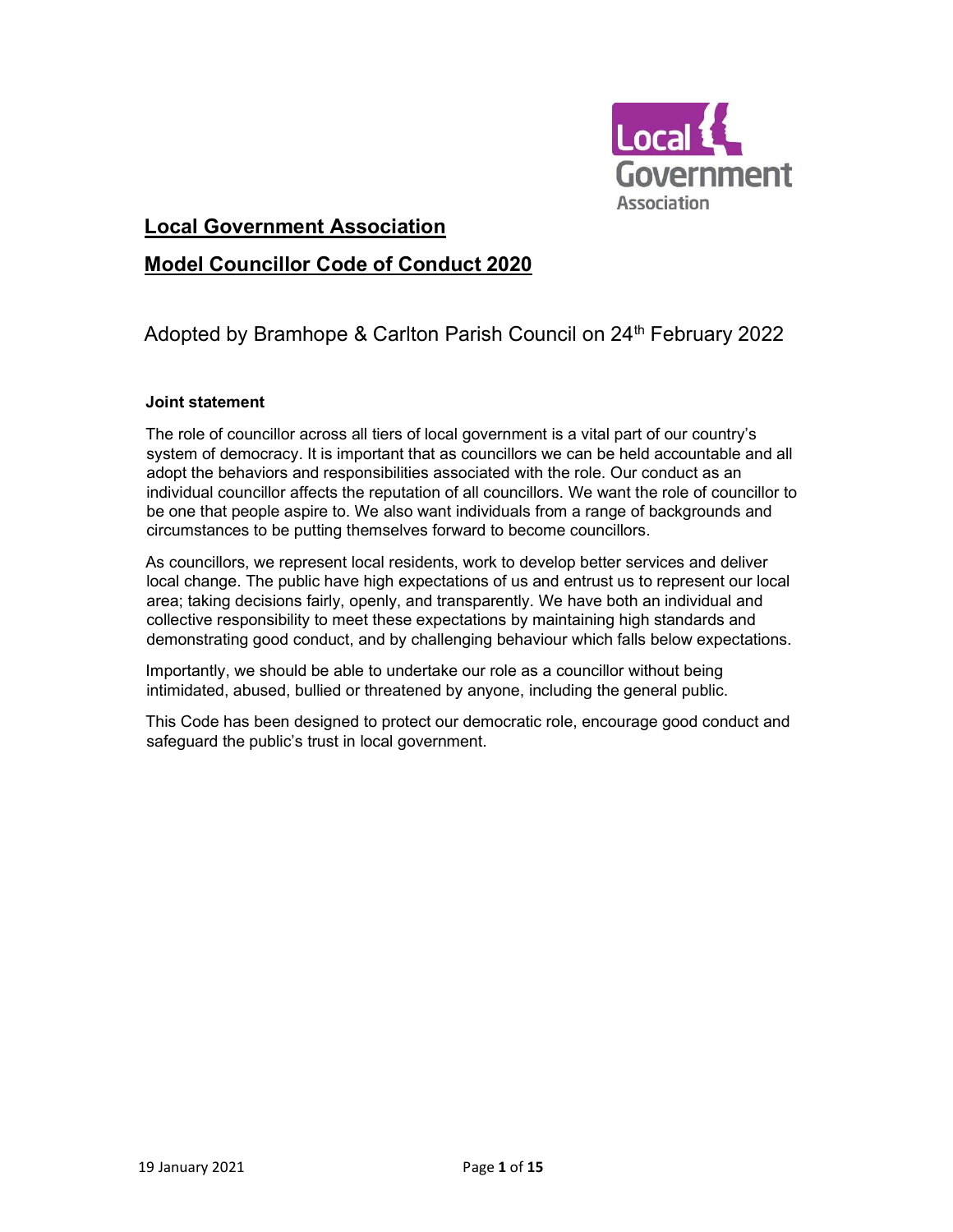### Introduction

The Local Government Association (LGA) has developed this Model Councillor Code of Conduct, in association with key partners and after extensive consultation with the sector, as part of its work on supporting all tiers of local government to continue to aspire to high standards of leadership and performance. It is a template for councils to adopt in whole and/or with local amendments.

All councils are required to have a local Councillor Code of Conduct.

The LGA will undertake an annual review of this Code to ensure it continues to be fitforpurpose, incorporating advances in technology, social media and changes in legislation. The LGA can also offer support, training and mediation to councils and councillors on the application of the Code and the National Association of Local Councils (NALC) and the county associations of local councils can offer advice and support to town and parish councils.

### **Definitions**

For the purposes of this Code of Conduct, a "councillor" means a member or co-opted member of a local authority or a directly elected mayor. A "co-opted member" is defined in the Localism Act 2011 Section 27(4) as "a person who is not a member of the authority but who

- a) is a member of any committee or sub-committee of the authority, or;
- b) is a member of, and represents the authority on, any joint committee or joint subcommittee of the authority;

and who is entitled to vote on any question that falls to be decided at any meeting of that committee or sub-committee".

For the purposes of this Code of Conduct, "local authority" includes county councils, district councils, London borough councils, parish councils, town councils, fire and rescue authorities, police authorities, joint authorities, economic prosperity boards, combined authorities and National Park authorities.

### Purpose of the Code of Conduct

The purpose of this Code of Conduct is to assist you, as a councillor, in modelling the behaviour that is expected of you, to provide a personal check and balance, and to set out the type of conduct that could lead to action being taken against you. It is also to protect you, the public, fellow councillors, local authority officers and the reputation of local government. It sets out general principles of conduct expected of all councillors and your specific obligations in relation to standards of conduct. The LGA encourages the use of support, training and mediation prior to action being taken using the Code. The fundamental aim of the Code is to create and maintain public confidence in the role of councillor and local government.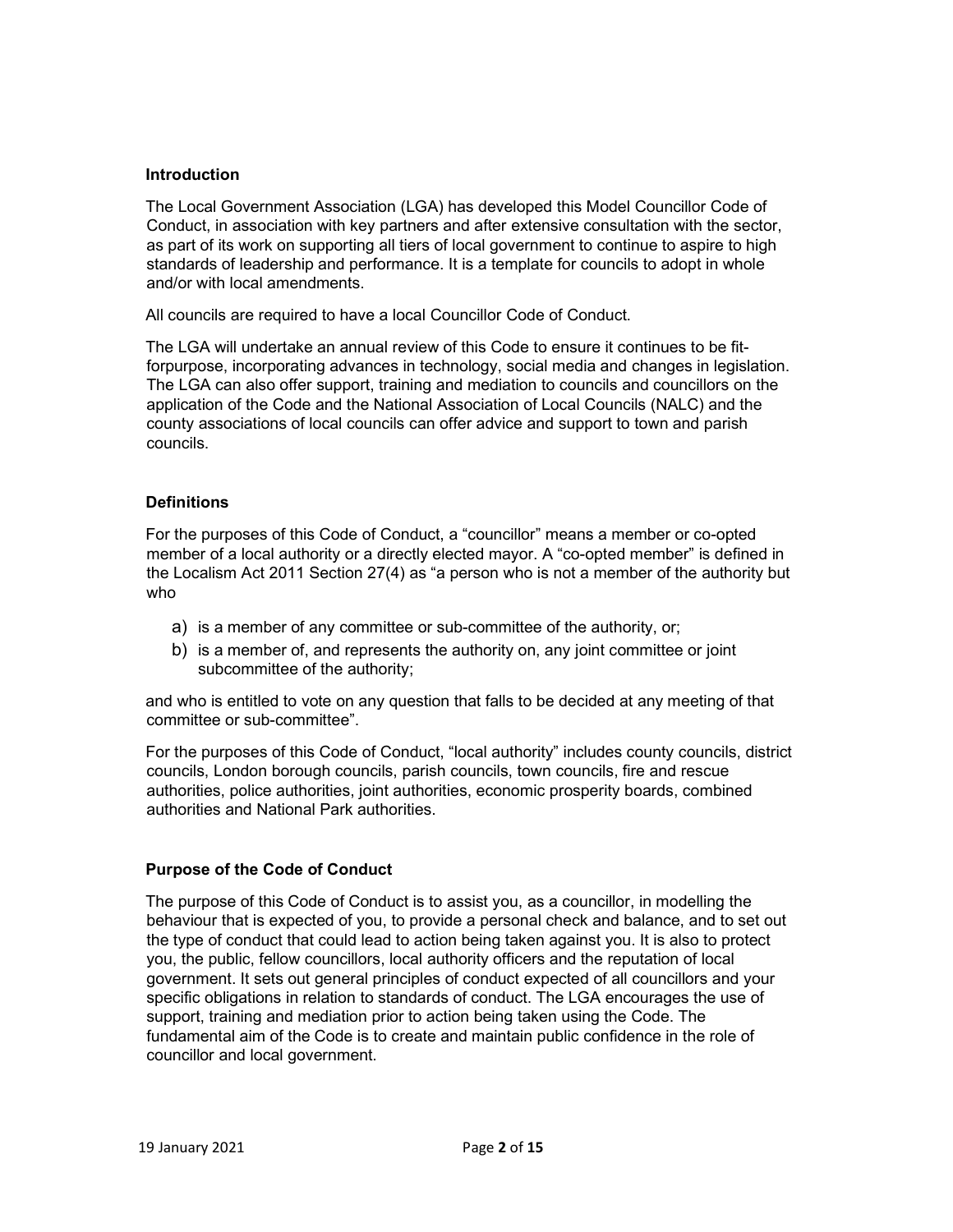### General principles of councillor conduct

Everyone in public office at all levels; all who serve the public or deliver public services, including ministers, civil servants, councillors and local authority officers; should uphold the Seven Principles of Public Life, also known as the Nolan Principles.

Building on these principles, the following general principles have been developed specifically for the role of councillor.

In accordance with the public trust placed in me, on all occasions:

- I act with integrity and honesty
- I act lawfully
- I treat all persons fairly and with respect; and
- I lead by example and act in a way that secures public confidence in the role of councillor.

In undertaking my role:

- I impartially exercise my responsibilities in the interests of the local community
- I do not improperly seek to confer an advantage, or disadvantage, on any person
- I avoid conflicts of interest
- I exercise reasonable care and diligence; and
- I ensure that public resources are used prudently in accordance with my local authority's requirements and in the public interest.

### Application of the Code of Conduct

This Code of Conduct applies to you as soon as you sign your declaration of acceptance of the office of councillor or attend your first meeting as a co-opted member and continues to apply to you until you cease to be a councillor.

This Code of Conduct applies to you when you are acting in your capacity as a councillor which may include when:

- you misuse your position as a councillor
- Your actions would give the impression to a reasonable member of the public with knowledge of all the facts that you are acting as a councillor;

The Code applies to all forms of communication and interaction, including:

- at face-to-face meetings
- at online or telephone meetings
- in written communication
- in verbal communication
- in non-verbal communication
- in electronic and social media communication, posts, statements and comments.

You are also expected to uphold high standards of conduct and show leadership at all times when acting as a councillor.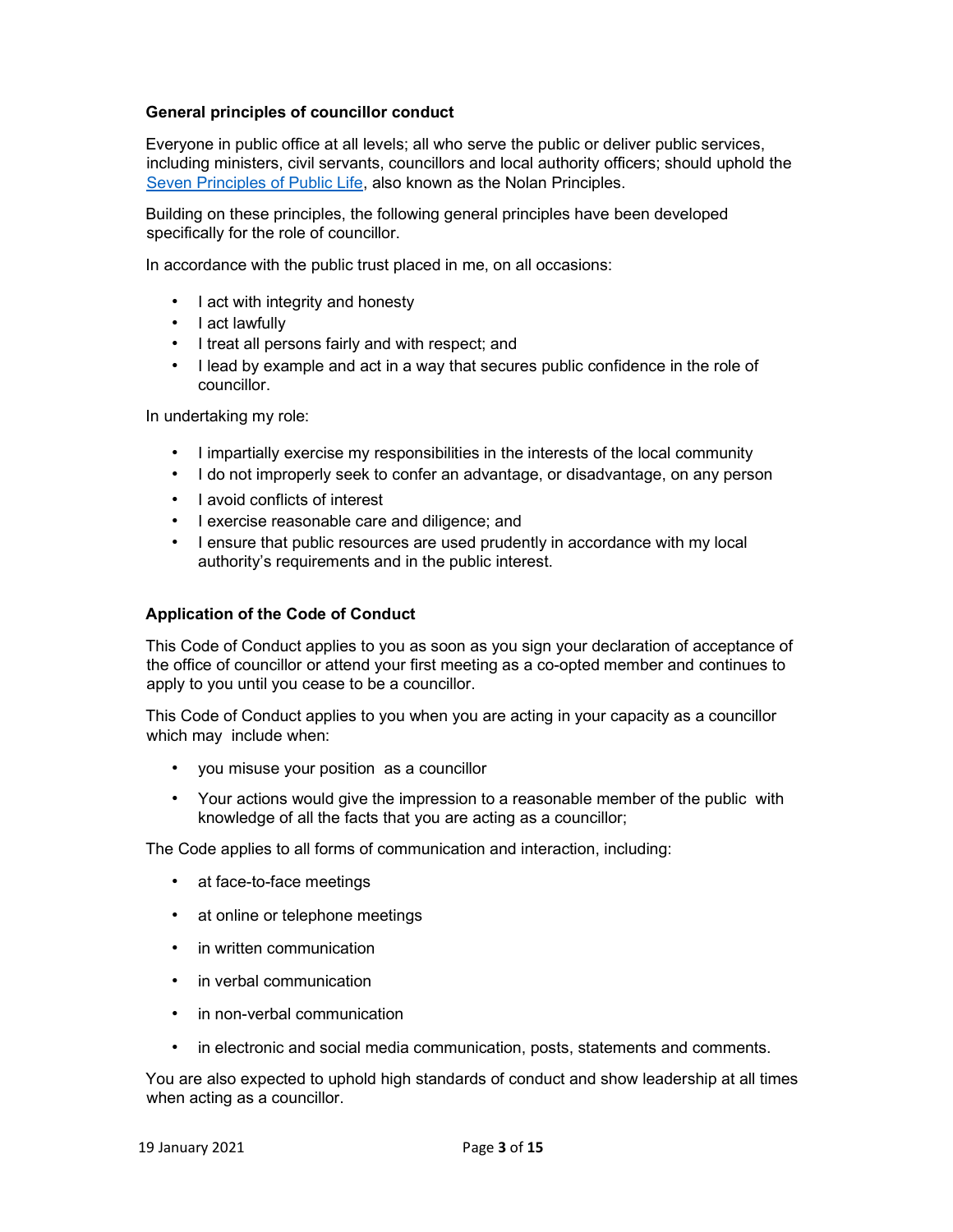Your Monitoring Officer has statutory responsibility for the implementation of the Code of Conduct, and you are encouraged to seek advice from your Monitoring Officer on any matters that may relate to the Code of Conduct. Town and parish councillors are encouraged to seek advice from their Clerk, who may refer matters to the Monitoring Officer.

### Standards of councillor conduct

This section sets out your obligations, which are the minimum standards of conduct required of you as a councillor. Should your conduct fall short of these standards, a complaint may be made against you, which may result in action being taken.

Guidance is included to help explain the reasons for the obligations and how they should be followed.

### General Conduct

### 1. Respect

As a councillor:

1.1 I treat other councillors and members of the public with respect.

### 1.2 I treat local authority employees, employees and representatives of partner organisations and those volunteering for the local authority with respect and respect the role they play.

Respect means politeness and courtesy in behaviour, speech, and in the written word. Debate and having different views are all part of a healthy democracy. As a councillor, you can express, challenge, criticise and disagree with views, ideas, opinions and policies in a robust but civil manner. You should not, however, subject individuals, groups of people or organisations to personal attack.

In your contact with the public, you should treat them politely and courteously. Rude and offensive behaviour lowers the public's expectations and confidence in councillors.

In return, you have a right to expect respectful behaviour from the public. If members of the public are being abusive, intimidatory or threatening you are entitled to stop any conversation or interaction in person or online and report them to the local authority, the relevant social media provider or the police. This also applies to fellow councillors, where action could then be taken under the Councillor Code of Conduct, and local authority employees, where concerns should be raised in line with the local authority's councillor officer protocol.

### 2. Bullying, harassment and discrimination As a councillor:

### 2.1 I do not bully any person.

### 2.2 I do not harass any person.

### 2.3 I promote equalities and do not discriminate unlawfully against any person.

The Advisory, Conciliation and Arbitration Service (ACAS) characterises bullying as offensive, intimidating, malicious or insulting behaviour, an abuse or misuse of power through means that undermine, humiliate, denigrate or injure the recipient. Bullying might be a regular pattern of behaviour or a one-off incident, happen face-to-face, on social media, in

19 January 2021 **Page 4 of 15**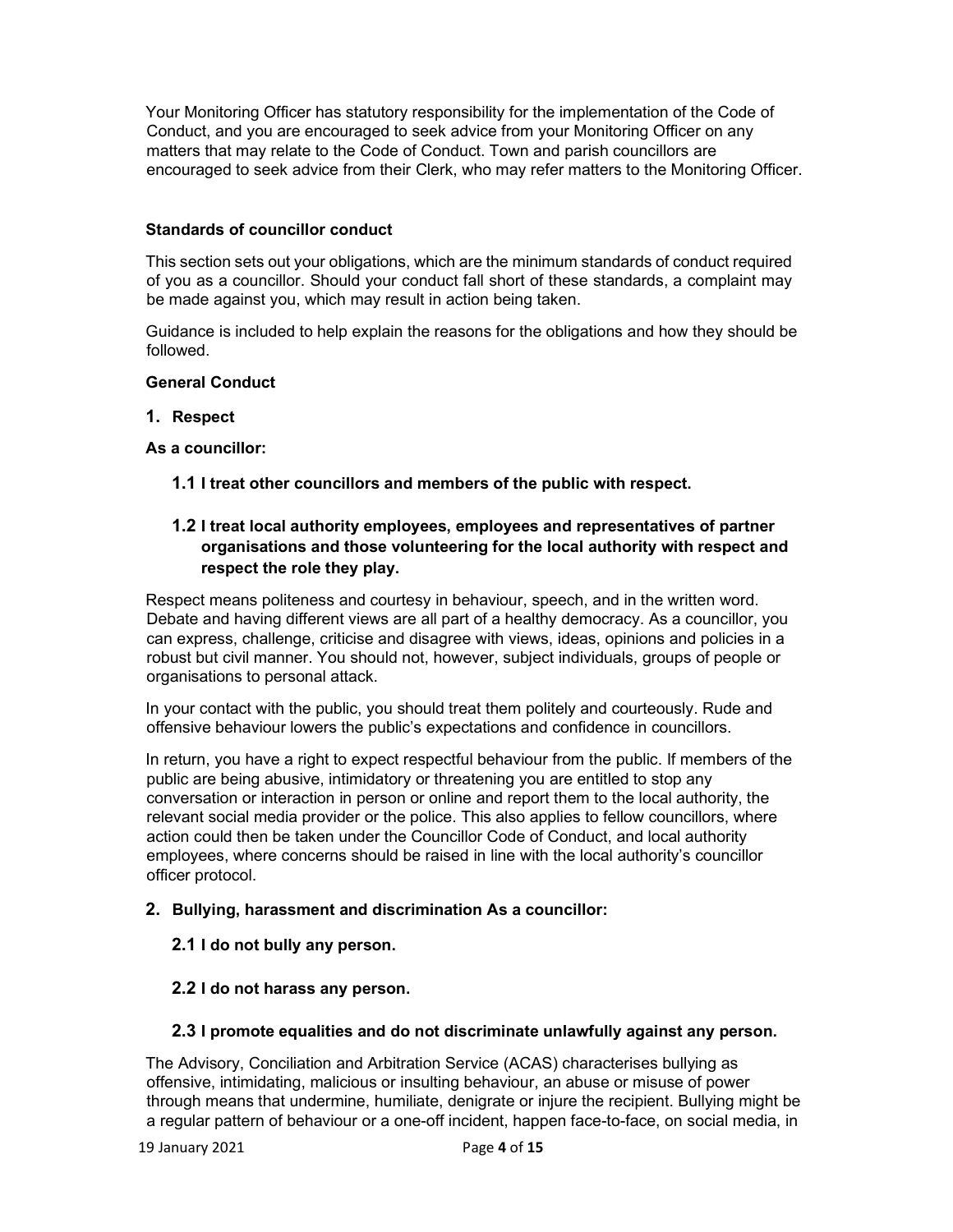emails or phone calls, happen in the workplace or at work social events and may not always be obvious or noticed by others.

The Protection from Harassment Act 1997 defines harassment as conduct that causes alarm or distress or puts people in fear of violence and must involve such conduct on at least two occasions. It can include repeated attempts to impose unwanted communications and contact upon a person in a manner that could be expected to cause distress or fear in any reasonable person.

Unlawful discrimination is where someone is treated unfairly because of a protected characteristic. Protected characteristics are specific aspects of a person's identity defined by the Equality Act 2010. They are age, disability, gender reassignment, marriage and civil partnership, pregnancy and maternity, race, religion or belief, sex and sexual orientation.

The Equality Act 2010 places specific duties on local authorities. Councillors have a central role to play in ensuring that equality issues are integral to the local authority's performance and strategic aims, and that there is a strong vision and public commitment to equality across public services.

### 3. Impartiality of officers of the council As a

### councillor:

### 3.1 I do not compromise, or attempt to compromise, the impartiality of anyone who works for, or on behalf of, the local authority.

Officers work for the local authority as a whole and must be politically neutral (unless they are political assistants). They should not be coerced or persuaded to act in a way that would undermine their neutrality. You can question officers in order to understand, for example, their reasons for proposing to act in a particular way, or the content of a report that they have written. However, you must not try and force them to act differently, change their advice, or alter the content of that report, if doing so would prejudice their professional integrity.

### 4. Confidentiality and access to information

As a councillor:

### 4.1 I do not disclose information:

- a. given to me in confidence by anyone
- b. acquired by me which I believe, or ought reasonably to be aware, is of a confidential nature, unless
	- i. I have received the consent of a person authorised to give it;
	- ii. I am required by law to do so;
	- iii. the disclosure is made to a third party for the purpose of obtaining professional legal advice provided that the third party agrees not to disclose the information to any other person; or
	- iv. the disclosure is:
		- 1. reasonable and in the public interest; and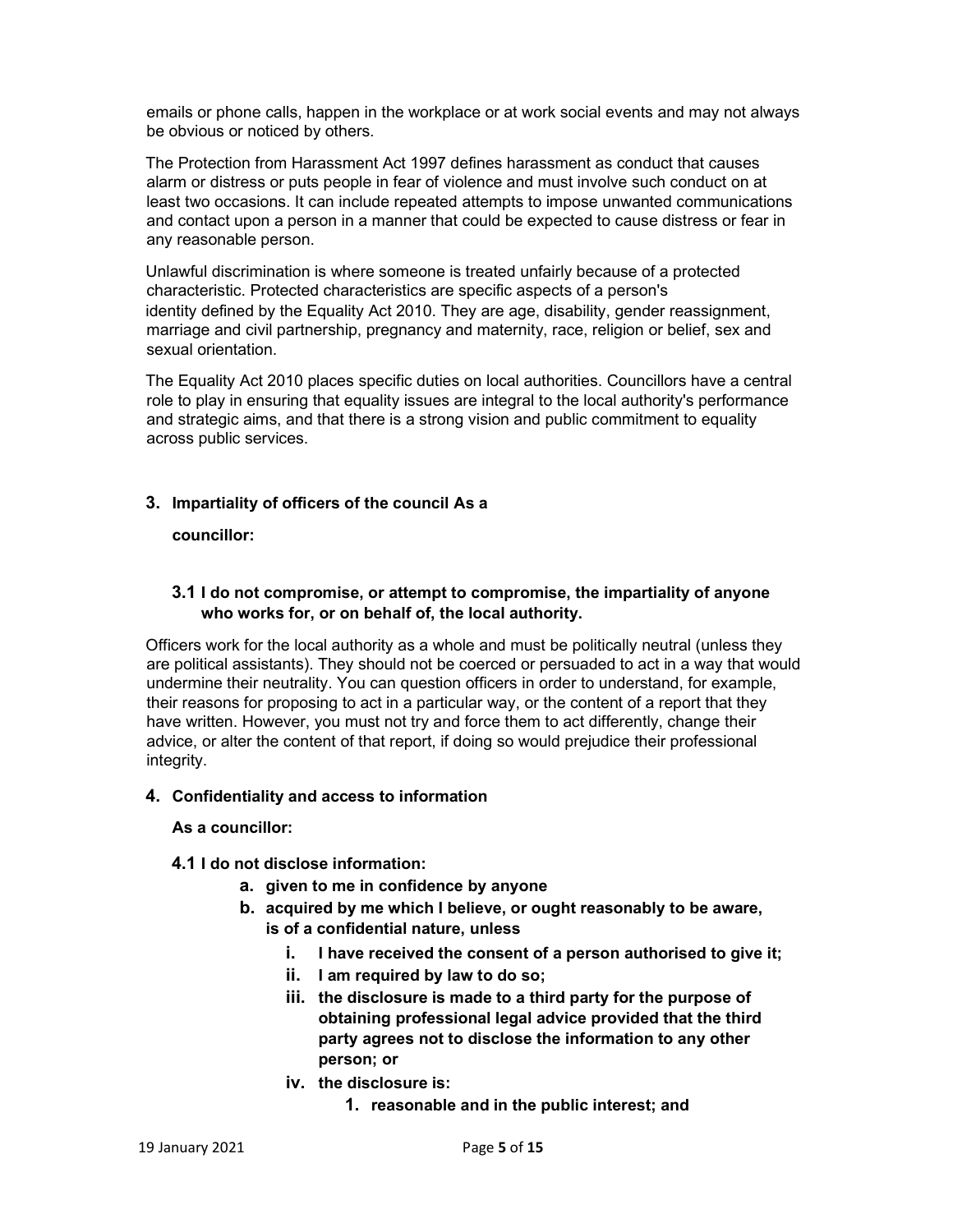- 2. made in good faith and in compliance with the reasonable requirements of the local authority; and
- 3. I have consulted the Monitoring Officer prior to its release.
- 4.2 I do not improperly use knowledge gained solely as a result of my role as a councillor for the advancement of myself, my friends, my family members, my employer or my business interests.

### 4.3 I do not prevent anyone from getting information that they are entitled to by law.

Local authorities must work openly and transparently, and their proceedings and printed materials are open to the public, except in certain legally defined circumstances. You should work on this basis, but there will be times when it is required by law that discussions, documents and other information relating to or held by the local authority must be treated in a confidential manner. Examples include personal data relating to individuals or information relating to ongoing negotiations.

### 5. Disrepute

### As a councillor:

### 5.1 I do not bring my role or local authority into disrepute.

As a Councillor, you are trusted to make decisions on behalf of your community and your actions and behaviour are subject to greater scrutiny than that of ordinary members of the public. You should be aware that your actions might have an adverse impact on you, other councillors and/or your local authority and may lower the public's confidence in your or your local authority's ability to discharge your/it's functions. For example, behaviour that is considered dishonest and/or deceitful can bring your local authority into disrepute.

You are able to hold the local authority and fellow councillors to account and are able to constructively challenge and express concern about decisions and processes undertaken by the council whilst continuing to adhere to other aspects of this Code of Conduct.

### 6. Use of position As a councillor:

### 6.1 I do not use, or attempt to use, my position improperly to the advantage or disadvantage of myself or anyone else.

Your position as a member of the local authority provides you with certain opportunities, responsibilities, and privileges, and you make choices all the time that will impact others. However, you should not take advantage of these opportunities to further your own or others' private interests or to disadvantage anyone unfairly.

### 7. Use of local authority resources and

### facilities As a councillor:

### 7.1 I do not misuse council resources.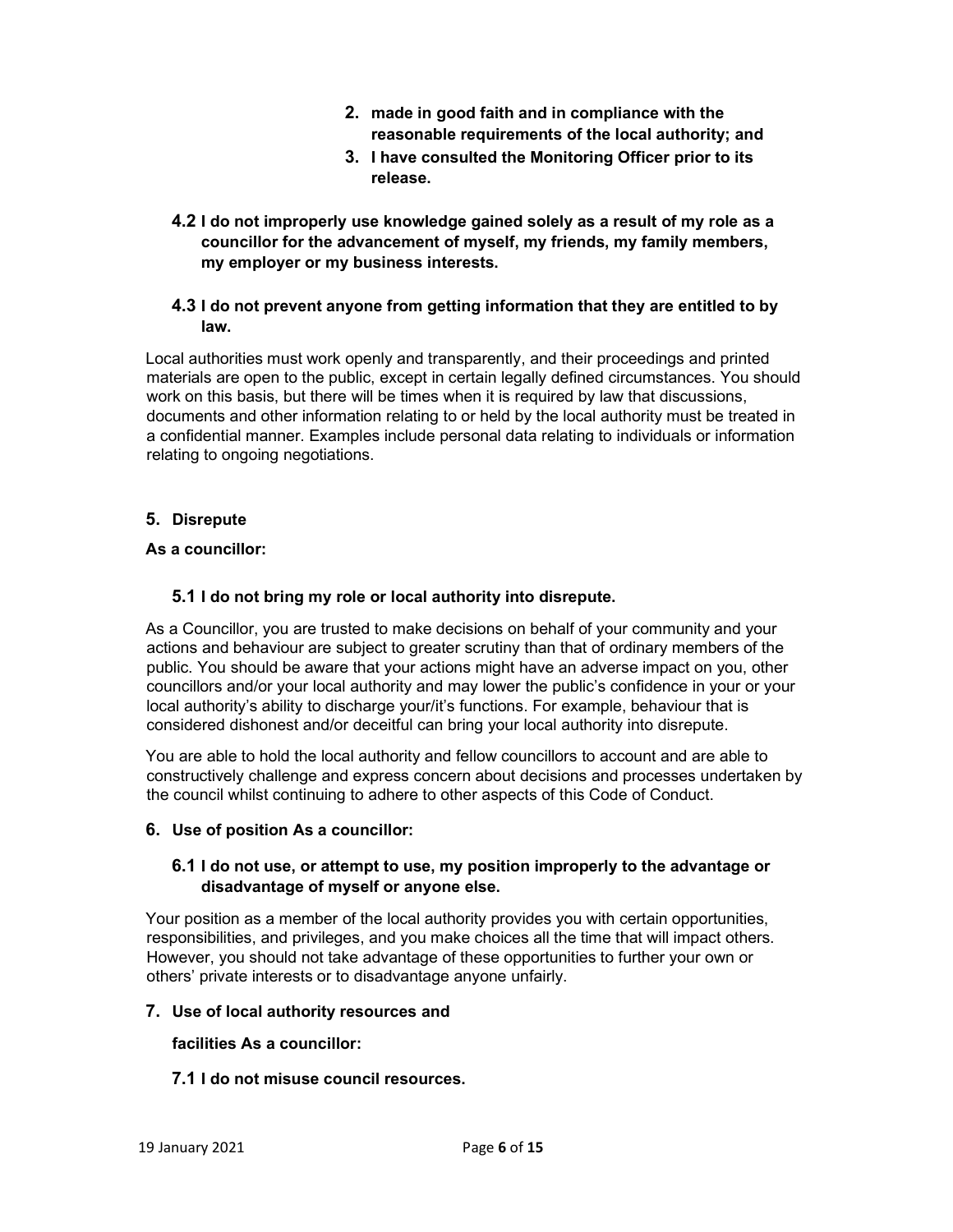- 7.2 I will, when using the resources of the local or authorising their use by others:
	- a. act in accordance with the local authority's requirements; and
	- b. ensure that such resources are not used for political purposes unless that use could reasonably be regarded as likely to facilitate, or be conducive to, the discharge of the functions of the local authority or of the office to which I have been elected or appointed.

You may be provided with resources and facilities by the local authority to assist you in carrying out your duties as a councillor.

Examples include:

- office support
- stationery
- equipment such as phones, and computers
- transport
- access and use of local authority buildings and rooms.

These are given to you to help you carry out your role as a councillor more effectively and are not to be used for business or personal gain. They should be used in accordance with the purpose for which they have been provided and the local authority's own policies regarding their use.

### 8. Complying with the Code of Conduct As a

### Councillor:

- 8.1 I undertake Code of Conduct training provided by my local authority.
- 8.2 I cooperate with any Code of Conduct investigation and/or determination.
- 8.3 I do not intimidate or attempt to intimidate any person who is likely to be involved with the administration of any investigation or proceedings.

### 8.4 I comply with any sanction imposed on me following a finding that I have breached the Code of Conduct.

It is extremely important for you as a councillor to demonstrate high standards, for you to have your actions open to scrutiny and for you not to undermine public trust in the local authority or its governance. If you do not understand or are concerned about the local authority's processes in handling a complaint you should raise this with your Monitoring Officer.

#### Protecting your reputation and the reputation of the local authority

### 9. Interests

### As a councillor:

#### 9.1 I register and disclose my interests.

Section 29 of the Localism Act 2011 requires the Monitoring Officer to establish and maintain a register of interests of members of the authority .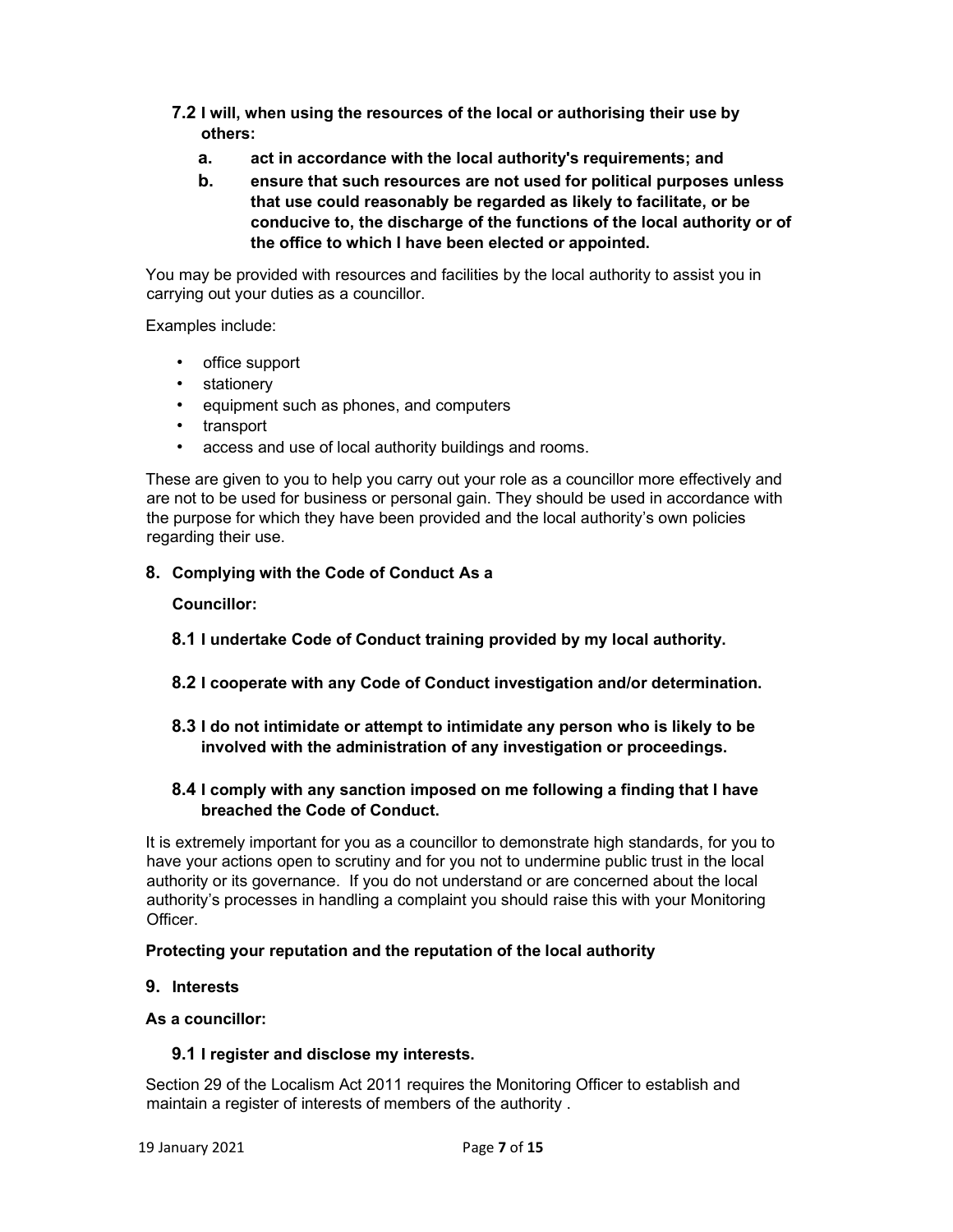You need to register your interests so that the public, local authority employees and fellow councillors know which of your interests might give rise to a conflict of interest. The register is a public document that can be consulted when (or before) an issue arises. The register also protects you by allowing you to demonstrate openness and a willingness to be held accountable. You are personally responsible for deciding whether or not you should disclose an interest in a meeting, but it can be helpful for you to know early on if others think that a potential conflict might arise. It is also important that the public know about any interest that might have to be disclosed by you or other councillors when making or taking part in decisions, so that decision making is seen by the public as open and honest. This helps to ensure that public confidence in the integrity of local governance is maintained.

You should note that failure to register or disclose a disclosable pecuniary interest as set out in Table 1, is a criminal offence under the Localism Act 2011.

Appendix B sets out the detailed provisions on registering and disclosing interests. If in doubt, you should always seek advice from your Monitoring Officer.

10. Gifts and hospitality

As a councillor:

- 10.1 I do not accept gifts or hospitality, irrespective of estimated value, which could give rise to real or substantive personal gain or a reasonable suspicion of influence on my part to show favour from persons seeking to acquire, develop or do business with the local authority or from persons who may apply to the local authority for any permission, licence or other significant advantage.
- 10.2 I register with the Monitoring Officer any gift or hospitality with an estimated value of at least £50 within 28 days of its receipt.

### 10.3 I register with the Monitoring Officer any significant gift or hospitality that I have been offered but have refused to accept.

In order to protect your position and the reputation of the local authority, you should exercise caution in accepting any gifts or hospitality which are (or which you reasonably believe to be) offered to you because you are a councillor. The presumption should always be not to accept significant gifts or hospitality. However, there may be times when such a refusal may be difficult if it is seen as rudeness in which case you could accept it but must ensure it is publicly registered. However, you do not need to register gifts and hospitality which are not related to your role as a councillor, such as Christmas gifts from your friends and family. It is also important to note that it is appropriate to accept normal expenses and hospitality associated with your duties as a councillor. If you are unsure, do contact your Monitoring Officer for guidance.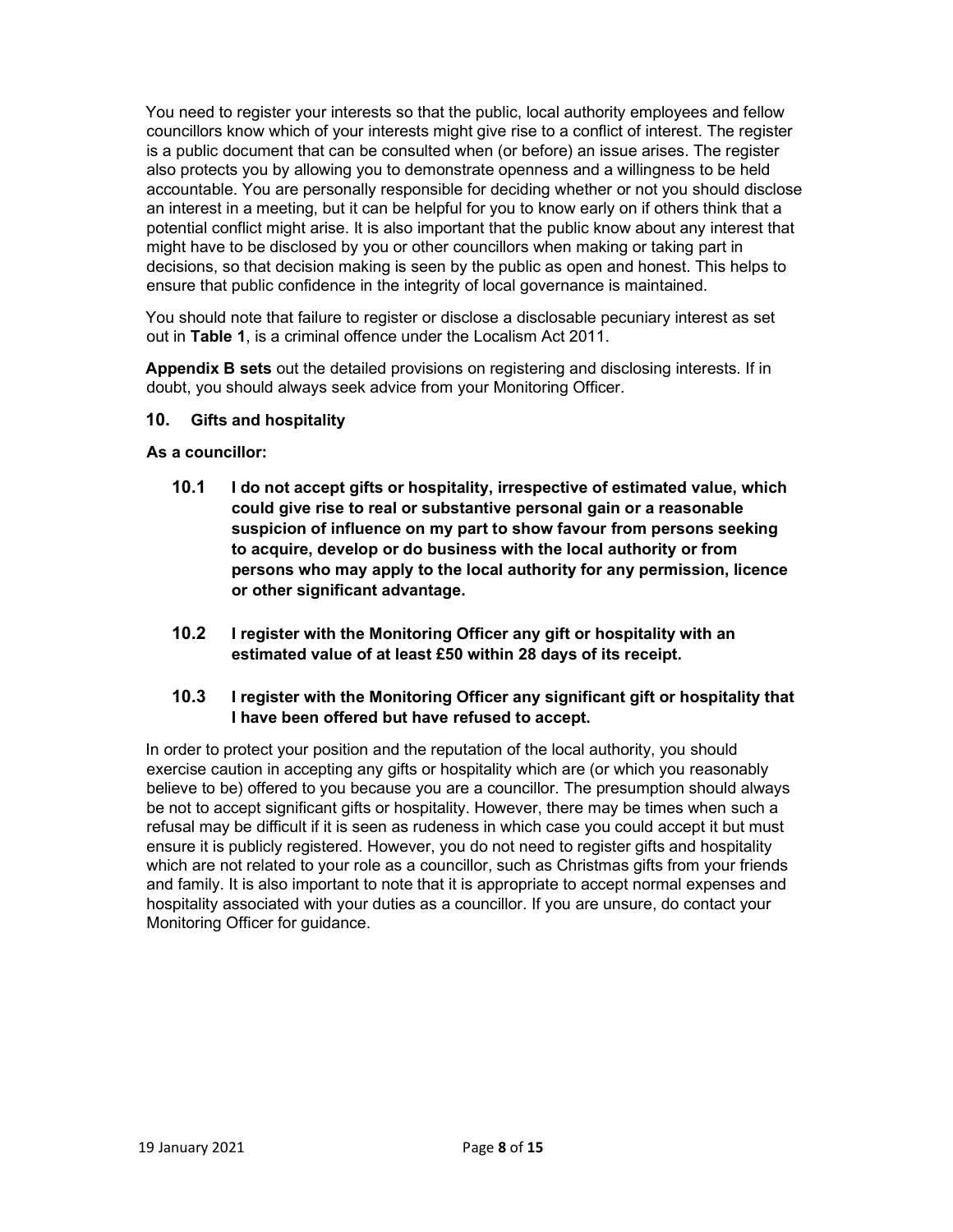### Appendices

### Appendix A – The Seven Principles of Public Life

The principles are:

### **Selflessness**

Holders of public office should act solely in terms of the public interest.

### Integrity

Holders of public office must avoid placing themselves under any obligation to people or organisations that might try inappropriately to influence them in their work. They should not act or take decisions in order to gain financial or other material benefits for themselves, their family, or their friends. They must disclose and resolve any interests and relationships.

### **Objectivity**

Holders of public office must act and take decisions impartially, fairly and on merit, using the best evidence and without discrimination or bias.

### Accountability

Holders of public office are accountable to the public for their decisions and actions and must submit themselves to the scrutiny necessary to ensure this.

### **Openness**

Holders of public office should act and take decisions in an open and transparent manner. Information should not be withheld from the public unless there are clear and lawful reasons for so doing.

#### Honesty

Holders of public office should be truthful.

#### Leadership

Holders of public office should exhibit these principles in their own behaviour. They should actively promote and robustly support the principles and be willing to challenge poor behaviour wherever it occurs.

### Appendix B Registering interests

Within 28 days of becoming a member or your re-election or re-appointment to office you must register with the Monitoring Officer the interests which fall within the categories set out in Table 1 (Disclosable Pecuniary Interests) which are as described in "The Relevant Authorities (Disclosable Pecuniary Interests) Regulations 2012". You should also register details of your other personal interests which fall within the categories set out in Table 2 (Other Registerable Interests).

 "Disclosable Pecuniary Interest" means an interest of yourself, or of your partner if you are aware of your partner's interest, within the descriptions set out in Table 1 below.

"Partner" means a spouse or civil partner, or a person with whom you are living as husband or wife, or a person with whom you are living as if you are civil partners.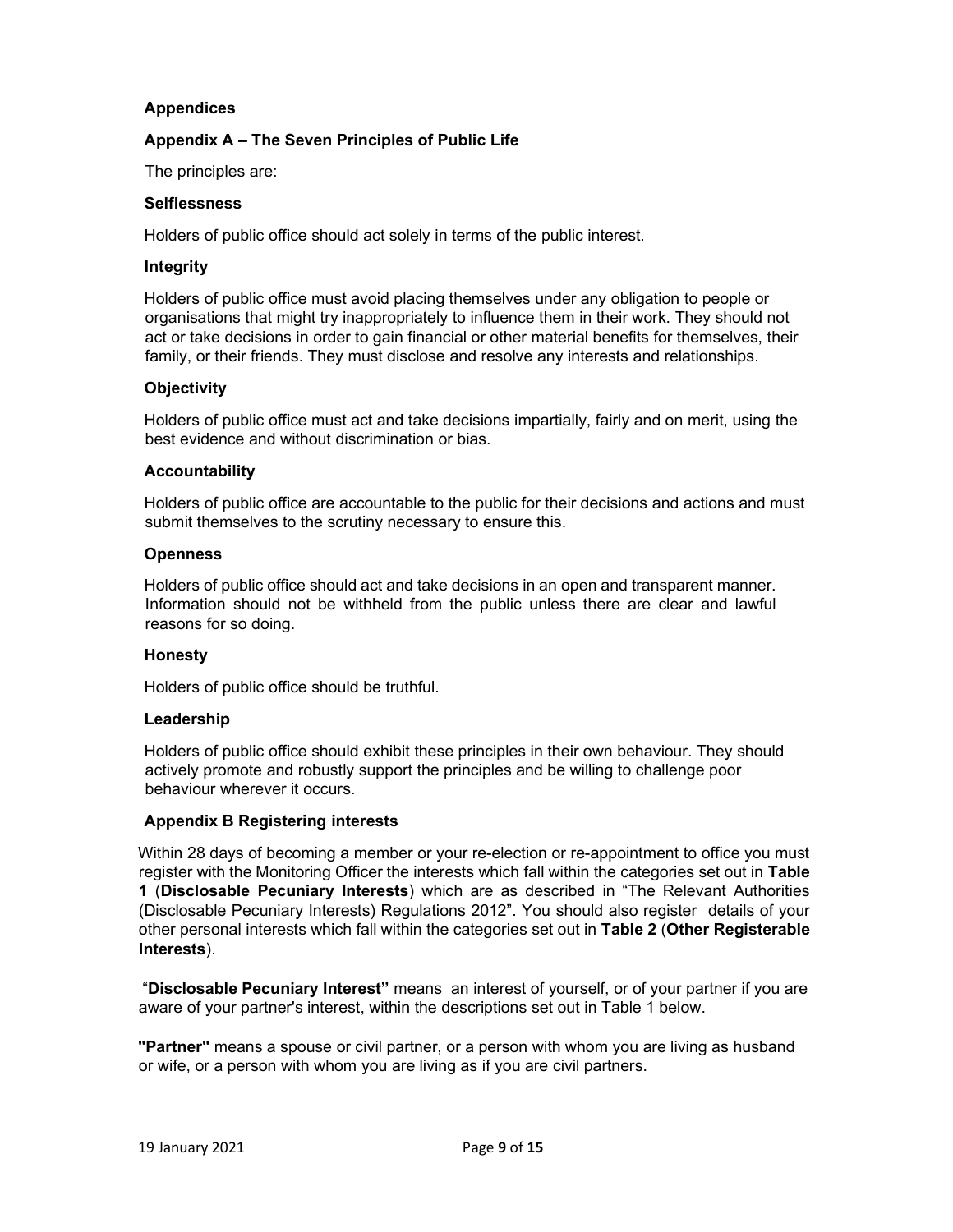- 1. You must ensure that your register of interests is kept up-to-date and within 28 days of becoming aware of any new interest, or of any change to a registered interest, notify the Monitoring Officer.
- 2. A 'sensitive interest' is as an interest which, if disclosed, could lead to the councillor, or a person connected with the councillor, being subject to violence or intimidation.
- 3. Where you have a 'sensitive interest' you must notify the Monitoring Officer with the reasons why you believe it is a sensitive interest. If the Monitoring Officer agrees they will withhold the interest from the public register.

### Non participation in case of disclosable pecuniary interest

- 4. Where a matter arises at a meeting which directly relates to one of your Disclosable Pecuniary Interests as set out in Table 1, you must disclose the interest, not participate in any discussion or vote on the matter and must not remain in the room unless you have been granted a dispensation. If it is a 'sensitive interest', you do not have to disclose the nature of the interest, just that you have an interest. Dispensation may be granted in limited circumstances, to enable you to participate and vote on a matter in which you have a disclosable pecuniary interest.
- 5. Where you have a disclosable pecuniary interest on a matter to be considered or is being considered by you as a Cabinet member in exercise of your executive function, you must notify the Monitoring Officer of the interest and must not take any steps or further steps in the matter apart from arranging for someone else to deal with it

#### Disclosure of Other Registerable Interests

6. Where a matter arises at a meeting which **directly relates** to one of your Other Registerable Interests (as set out in Table 2), you must disclose the interest. You may speak on the matter only if members of the public are also allowed to speak at the meeting but otherwise must not take part in any discussion or vote on the matter and must not remain in the room unless you have been granted a dispensation. If it is a 'sensitive interest', you do not have to disclose the nature of the interest.

### Disclosure of Non-Registerable Interests

- 7. Where a matter arises at a meeting which **directly relates** to your financial interest or well-being (and is not a Disclosable Pecuniary Interest set out in Table 1) or a financial interest or well-being of a relative or close associate, you must disclose the interest. You may speak on the matter only if members of the public are also allowed to speak at the meeting. Otherwise you must not take part in any discussion or vote on the matter and must not remain in the room unless you have been granted a dispensation. If it is a 'sensitive interest', you do not have to disclose the nature of the interest.
- 8. Where a matter arises at a meeting which **affects**
	- a. your own financial interest or well-being;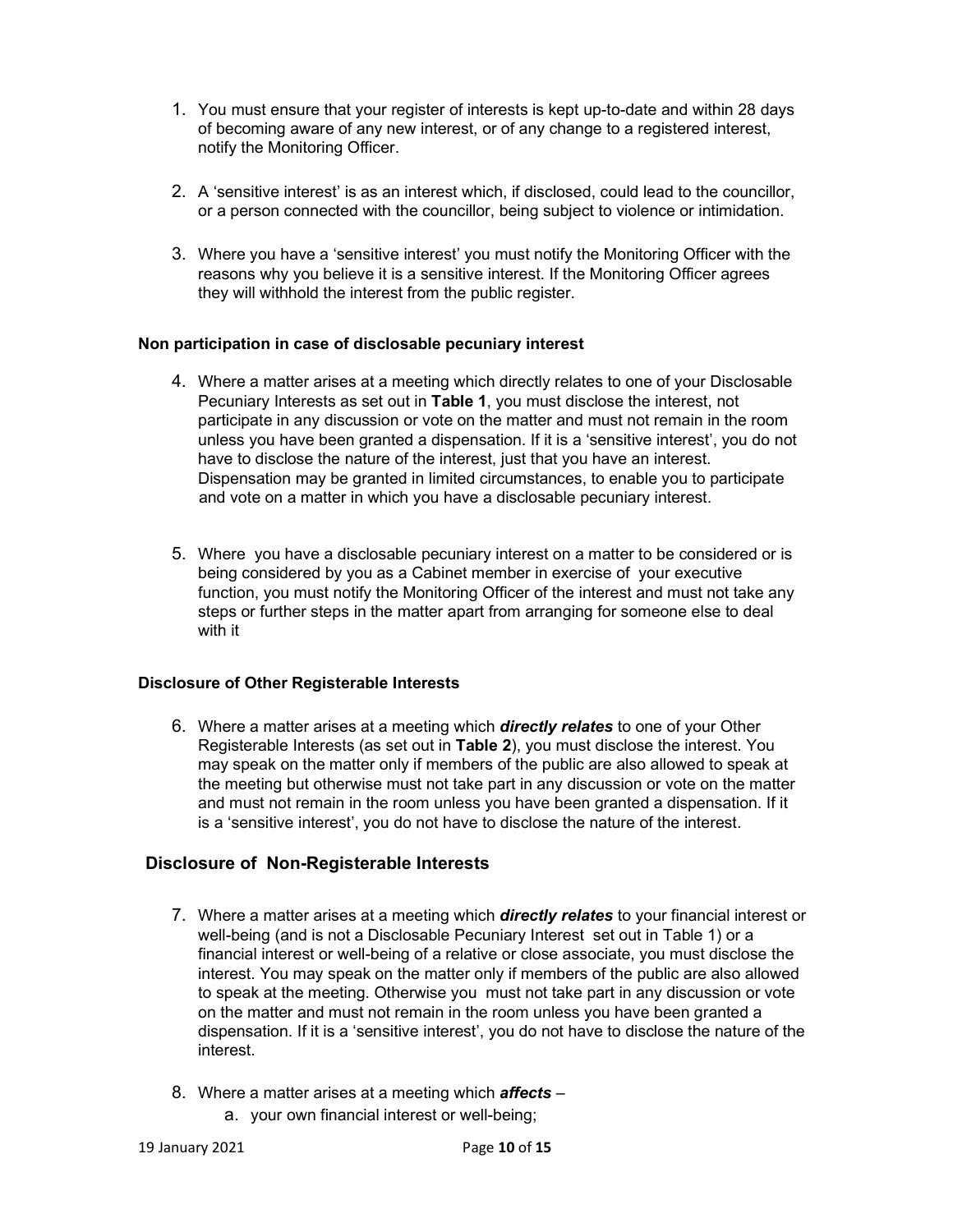- b. a known financial interest or well-being of a relative, close associate; or
- c. a body included in those you need to disclose under Other Registrable Interests as set out in Table 2

you must disclose the interest. In order to determine whether you can remain in the meeting after disclosing your interest the following test should be applied

- 9. Where a matter **affects** your financial interest or well-being:
	- a. to a greater extent than it affects the financial interests of the majority of inhabitants of the ward affected by the decision and;
	- b. a reasonable member of the public knowing all the facts would believe that it would affect your view of the wider public interest

You may speak on the matter only if members of the public are also allowed to speak at the meeting. Otherwise you must not take part in any discussion or vote on the matter and must not remain in the room unless you have been granted a dispensation.

If it is a 'sensitive interest', you do not have to disclose the nature of the interest.

10. Where you have a personal interest in any business of your authority and you have made an executive decision in relation to that business, you must make sure that any written statement of that decision records the existence and nature of your interest.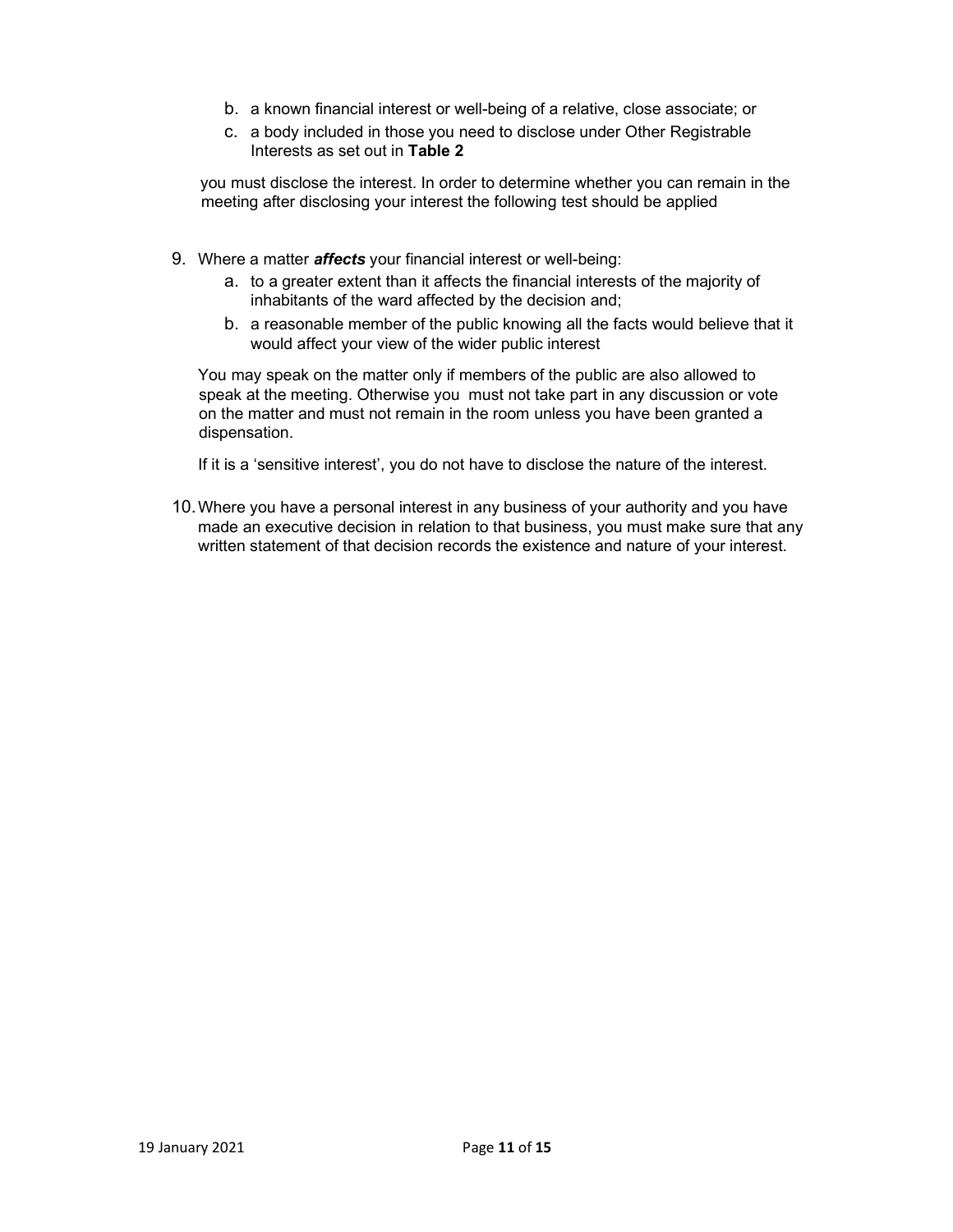### Table 1: Disclosable Pecuniary Interests

This table sets out the explanation of Disclosable Pecuniary Interests as set out in the Relevant Authorities (Disclosable Pecuniary Interests) Regulations 2012.

| <b>Subject</b>                                       | <b>Description</b>                                                                                                                                                                                                                                                                                                                                                                                                                                           |
|------------------------------------------------------|--------------------------------------------------------------------------------------------------------------------------------------------------------------------------------------------------------------------------------------------------------------------------------------------------------------------------------------------------------------------------------------------------------------------------------------------------------------|
| Employment, office, trade,<br>profession or vocation | Any employment, office, trade,<br>profession or vocation carried on for<br>profit or gain.<br>[Any unpaid directorship.]                                                                                                                                                                                                                                                                                                                                     |
| Sponsorship                                          | Any payment or provision of any other<br>financial benefit (other than from the<br>council) made to the councillor during the<br>previous 12-month period for expenses<br>incurred by him/her in carrying out his/her<br>duties as a councillor, or towards his/her<br>election expenses.<br>This includes any payment or financial<br>benefit from a trade union within the<br>meaning of the Trade Union and Labour<br>Relations (Consolidation) Act 1992. |
| <b>Contracts</b>                                     | Any contract made between the<br>councillor or his/her spouse or civil<br>partner or the person with whom the<br>councillor is living as if they were<br>spouses/civil partners (or a firm in which<br>such person is a partner, or an<br>incorporated body of which such person<br>is a director* or a body that such person<br>has a beneficial interest in the securities<br>of*) and the council<br>(a) under which goods or services are to             |
|                                                      | be provided or works are to be<br>executed; and (b) which has not been<br>fully discharged.                                                                                                                                                                                                                                                                                                                                                                  |
| <b>Land and Property</b>                             | Any beneficial interest in land which is within<br>the area of the council.<br>'Land' excludes an easement, servitude,<br>interest or right in or over land which does<br>not give the councillor or his/her spouse or<br>civil partner or the person with whom the<br>councillor is living as if they were spouses/<br>civil partners (alone or jointly with another) a<br>right to occupy or to receive income.                                            |
| <b>Licenses</b>                                      | Any licence (alone or jointly with others) to<br>occupy land in the area of the council for a<br>month or longer                                                                                                                                                                                                                                                                                                                                             |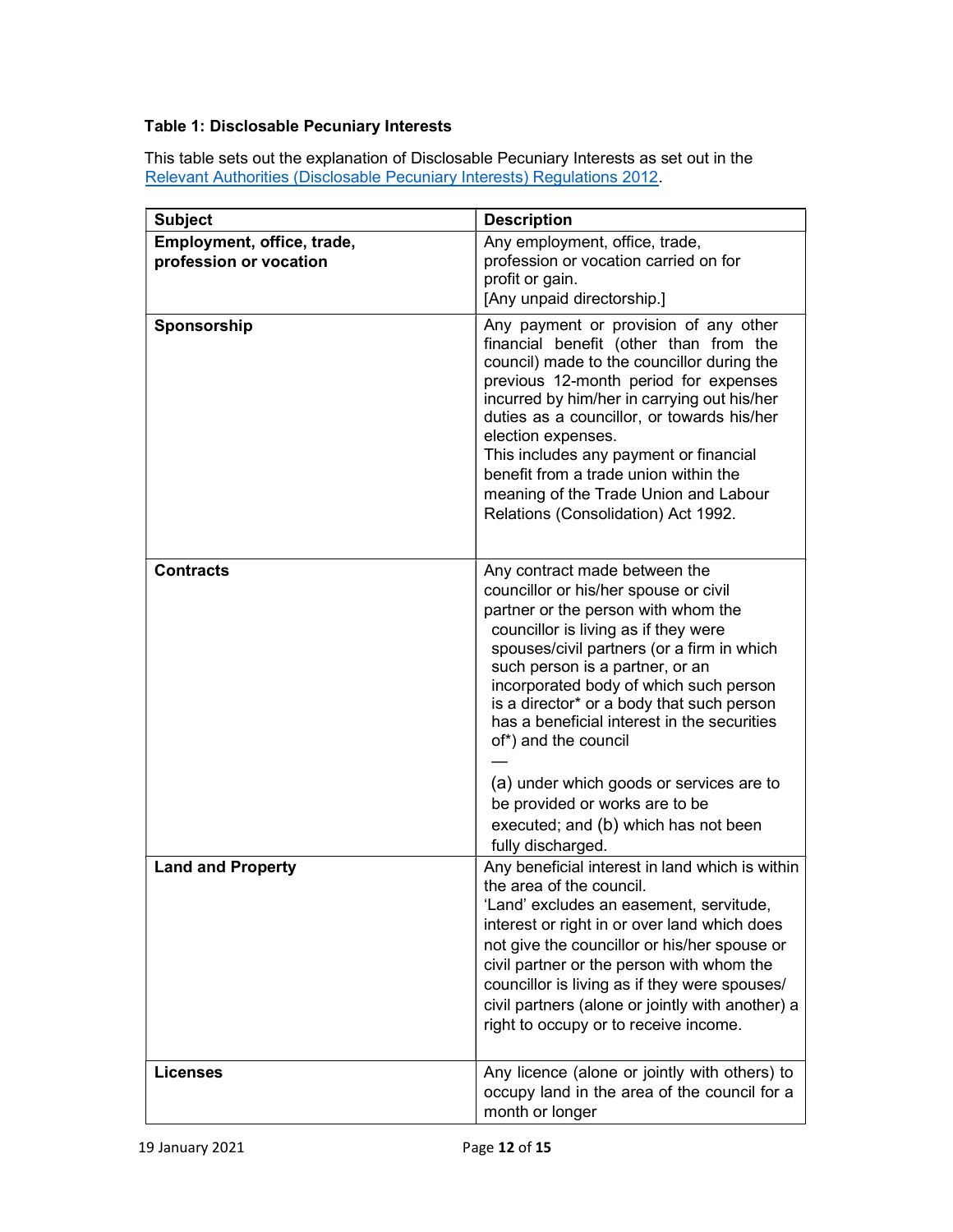| <b>Corporate tenancies</b> | Any tenancy where (to the councillor's<br>knowledge)—<br>(a)<br>the landlord is the council; and<br>(b)<br>the tenant is a body that the<br>councillor, or his/her spouse or civil partner<br>or the person with whom the councillor is<br>living as if they were spouses/ civil partners<br>is a partner of or a director* of or has a<br>beneficial interest in the securities* of.                                                                                                                                                                                                                                                  |
|----------------------------|----------------------------------------------------------------------------------------------------------------------------------------------------------------------------------------------------------------------------------------------------------------------------------------------------------------------------------------------------------------------------------------------------------------------------------------------------------------------------------------------------------------------------------------------------------------------------------------------------------------------------------------|
| <b>Securities</b>          | Any beneficial interest in securities* of a<br>body where-<br>that body (to the councillor's<br>(a)<br>knowledge) has a place of business or land<br>in the area of the council; and<br>(b)<br>either-<br>(i)<br>) the total nominal value of the<br>securities* exceeds £25,000 or one<br>hundredth of the total issued share<br>capital of that body; or<br>if the share capital of that body is of<br>(ii)<br>more than one class, the total nominal<br>value of the shares of any one class in<br>which the councillor, or his/ her spouse or<br>civil partner or the person with whom the<br>councillor is living as if they were |
|                            | spouses/civil partners has a beneficial<br>interest exceeds one hundredth of the<br>total issued share capital of that class.                                                                                                                                                                                                                                                                                                                                                                                                                                                                                                          |

\* 'director' includes a member of the committee of management of an industrial and provident society.

\* 'securities' means shares, debentures, debenture stock, loan stock, bonds, units of a collective investment scheme within the meaning of the Financial Services and Markets Act 2000 and other securities of any description, other than money deposited with a building society.

### Table 2: Other Registrable Interests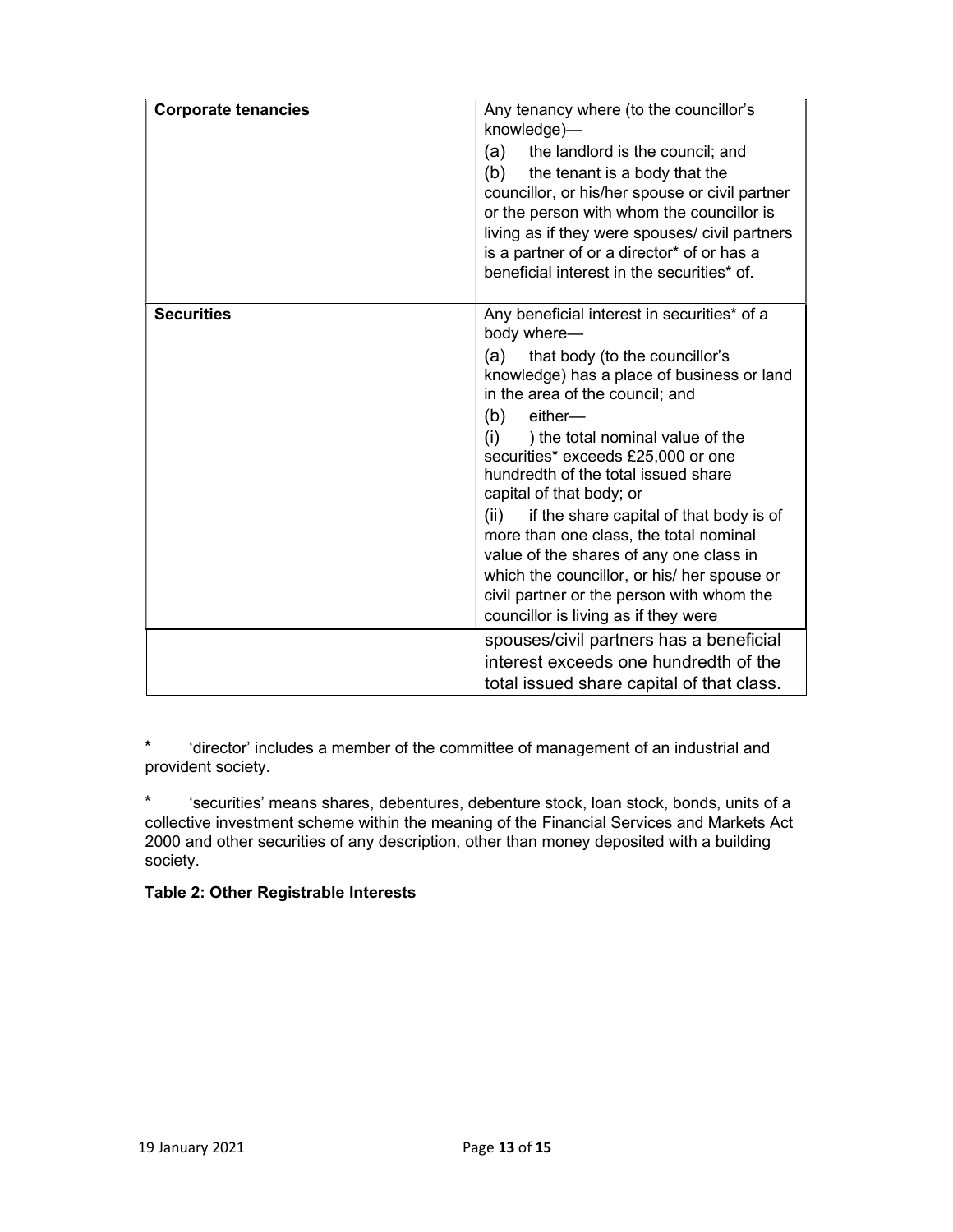You have a personal interest in any business of your authority where it relates to or is likely to affect:

- a) any body of which you are in general control or management and to which you are nominated or appointed by your authority
- b) any body
	- (i) exercising functions of a public nature
	- (ii) any body directed to charitable purposes or
	- (iii) one of whose principal purposes includes the influence of public opinion or policy (including any political party or trade union)

### Appendix C – the Committee on Standards in Public Life

The LGA has undertaken this review whilst the Government continues to consider the recommendations made by the Committee on Standards in Public Life in their report on Local Government Ethical Standards. If the Government chooses to implement any of the recommendations, this could require a change to this Code.

The recommendations cover:

- Recommendations for changes to the Localism Act 2011 to clarify in law when the Code of Conduct applies
- The introduction of sanctions
- An appeals process through the Local Government Ombudsman
- Changes to the Relevant Authorities (Disclosable Pecuniary Interests) Regulations 2012
- Updates to the Local Government Transparency Code
- Changes to the role and responsibilities of the Independent Person
- That the criminal offences in the Localism Act 2011 relating to Disclosable Pecuniary Interests should be abolished

The Local Government Ethical Standards report also includes Best Practice recommendations. These are:

Best practice 1: Local authorities should include prohibitions on bullying and harassment in codes of conduct. These should include a definition of bullying and harassment, supplemented with a list of examples of the sort of behaviour covered by such a definition.

Best practice 2: Councils should include provisions in their code of conduct requiring councillors to comply with any formal standards investigation and prohibiting trivial or malicious allegations by councillors.

Best practice 3: Principal authorities should review their code of conduct each year and regularly seek, where possible, the views of the public, community organisations and neighbouring authorities.

Best practice 4: An authority's code should be readily accessible to both councillors and the public, in a prominent position on a council's website and available in council premises.

Best practice 5: Local authorities should update their gifts and hospitality register at least once per quarter, and publish it in an accessible format, such as CSV.